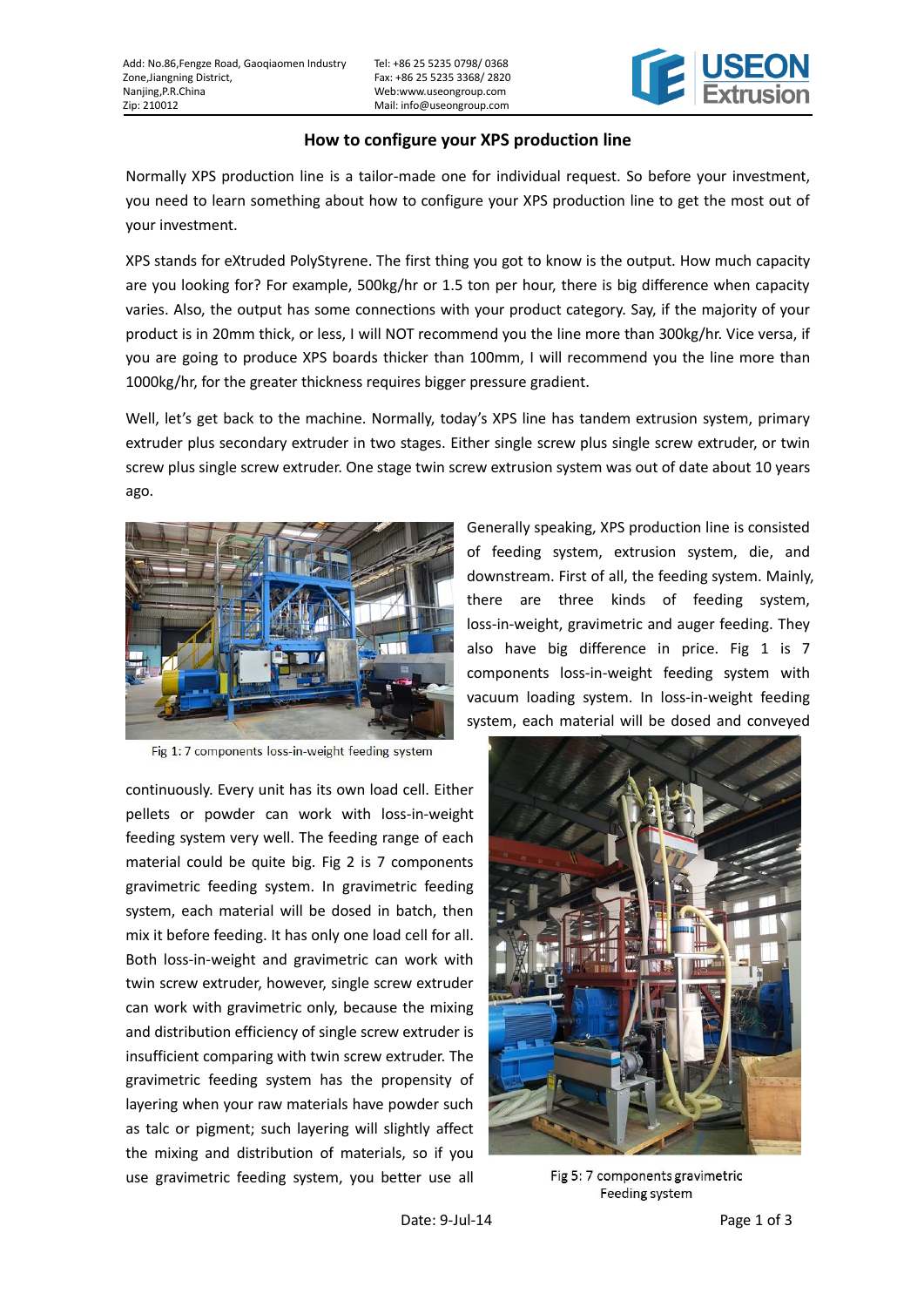Add: No.86,Fengze Road, Gaoqiaomen Industry Zone,Jiangning District, Nanjing,P.R.China Zip: 210012

Tel: +86 25 5235 0798/ 0368 Fax: +86 25 5235 3368/ 2820 Web:www.useongroup.com Mail: info@useongroup.com



materials in pellets. Gravimetric feeding system is relatively cheaper than loss-in-weight.

Fig 3 is an auger feeding system. Auger feeding is much cheaper than the other two, but the accuracy, mixing and work environment is comparatively poor as well. Comparing with other two feeding system, auger feeding requires at least one more labor at feeding section, because workers have to weigh each material manually and put them into a pre-mixer. Then the pre-mixed materials will be transported to primary extruder by an auger loader.



Fig 3: auger feeding system

Regarding the primary extruder, personally, I strongly recommend you twin screw extruder as primary one. It carries a number of advantages. It is better at mixing, flexible screw profile, lower maintenance cost and less additive consumption (you can save 20% of flame retardant). As you know, the blowing



Fig 4: modular design screw elements for twin screw extruder

according to the different process requirements, even for other application.

Now let**'**s look at secondary extruder. The main purpose of secondary extruder is cooling, so the cooling capacity and the accuracy of temperature control are very critical, that will be the main factors to affect the physical property of the board. We are using tailor-made oil temperature controller to control the temperature of secondary extruder. All temperature control is digital setting, so it**'**s foolproof. The cooling channel design not only has something to do with cooling efficiency, but also the safety of the barrel. One more secret I have to tell you that the screw inside cooling is very



design. You can change the screw profile

Fig 5: screw inside cooling

important as well. Fig 5 shows a rotary joint for screw inside cooling.

Now, we come to static mixer and die. Static mixer is designed to reconcile the radial temperature difference from the barrel wall to the root of the screw flight. The design can affect the surface quality of final product. The design of die has big influence on the surface quality and density of the board which will determine your production cost. The size of the die could be tailor-made for the particular size of final product.